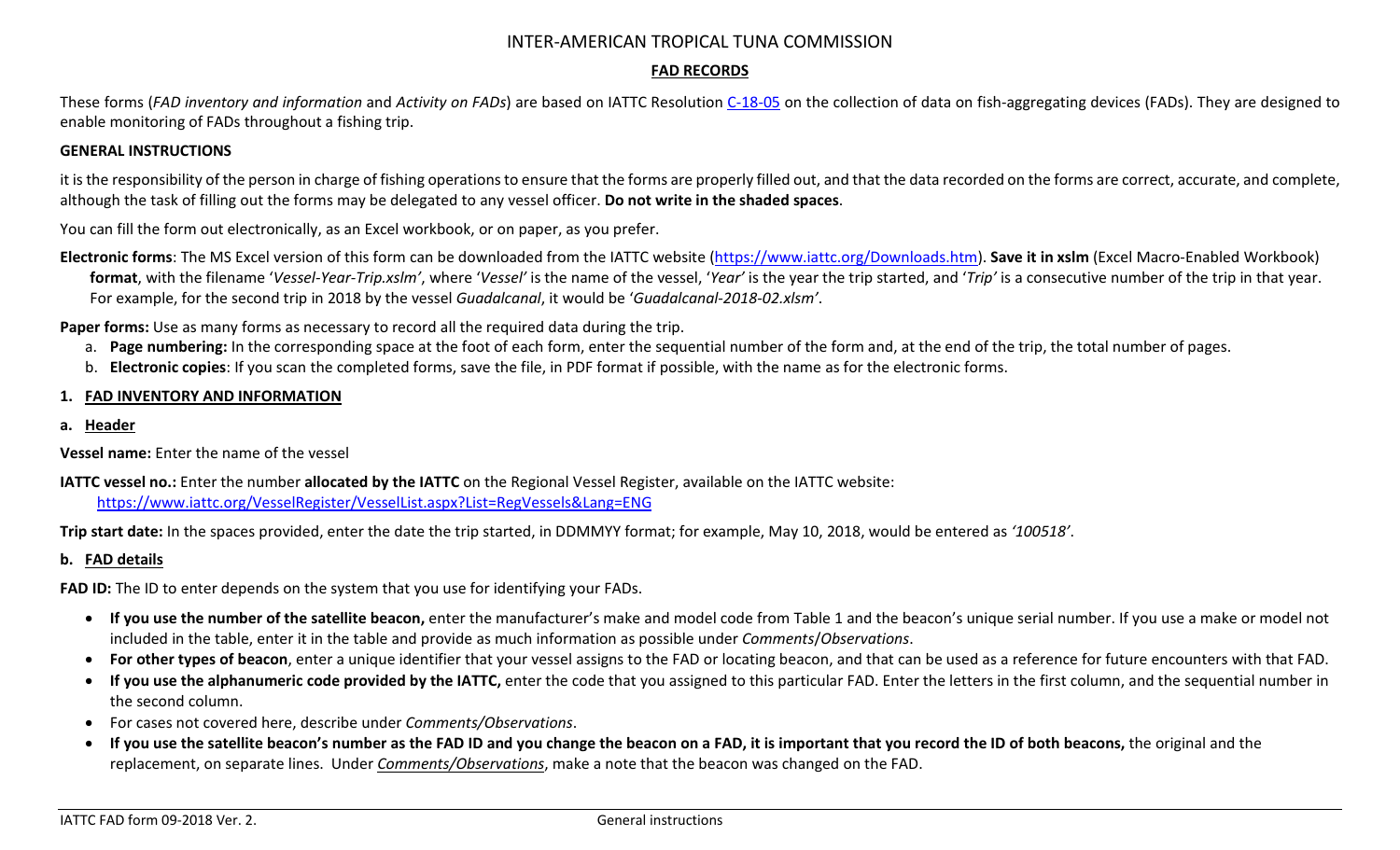**Table 1**. Manufacturer and model codes

| <b>NAUTICAL</b>  |                  | <b>SATLINK</b>                    |        |                        | <b>Other make</b> |                           |      |              |      |
|------------------|------------------|-----------------------------------|--------|------------------------|-------------------|---------------------------|------|--------------|------|
| <b>Model</b>     | Code             | <b>Model</b>                      | Code   | <b>Model</b>           | Code              | <b>Model</b>              | Code | <b>Model</b> | Code |
| <b>MDP</b>       | <b>MDP</b>       | D+ battery                        | D+     | Tunabal-7              | T07               | Tuna8 Expl.               | T8E  |              |      |
| <b>MDS</b>       | <b>MDS</b>       | D+ battery with echo sounder      | DS+    | Tunabal-e7             | Te7               | Tuna8 Xtreme              | T8X  |              |      |
| M <sub>2</sub> D | M <sub>2</sub> D | $D+$ solar                        | $DL+$  | Tunabal-e7+            | $T7+$             | Tuna8 Explorer (F-series) | F8E  |              |      |
| <b>MSI</b>       | <b>MSI</b>       | D+ solar with echo sounder        | DSL+   | Tunabal-7 (F series)   | F07               | Zuni w/o echosounder      | Z07  |              |      |
| M3i              | M <sub>3</sub>   | IDP solar with echo sounder       | $ISL+$ | Tunabal-e7 (F series)  | Fe7               | Zuni w/o echosounder      | Ze7  |              |      |
| $M3i+$           | $M3+$            | IDP solar disc. with echo sounder | $ISD+$ | Tunabal-e7+ (F-series) | $F7+$             |                           |      |              |      |
| M4I              | M4I              | SLX solar "ECO"                   | $SLX+$ |                        |                   |                           |      |              |      |
| M4i+             | $M4+$            |                                   |        |                        |                   |                           |      |              |      |

**DESCRIPTION:** Enter the numeric code (only one) that best describes the type of FAD:

| 1. Natural (tree trunk, ropes, pallet, fronds), dead animal | $\vert$ 2. Own FAD |
|-------------------------------------------------------------|--------------------|
| 3. FAD not owned (by your vessel)                           | 4. Anchored FAD    |

**SURFACE COMPONENT:** In the corresponding column, enter the numeric code that best describes the main materials used to make that component of the FAD. If the covering is mainly made of webbing, write under *Mesh* the mesh size (in cm) of the majority of the mesh. If no webbing is used, leave blank.

|                             | Raft                                               |            |                   | <b>Covering</b>       | <b>Floats</b>        |                         |                  |  |  |  |
|-----------------------------|----------------------------------------------------|------------|-------------------|-----------------------|----------------------|-------------------------|------------------|--|--|--|
| 1. Canes (bamboo), latticed | bundled<br>$3.$ Metal<br><b>2.</b> Canes (bamboo), | 1. Webbing | <b>N. Plastic</b> | 3. Cloth/Canvas       | <b>11.</b> Net corks | <b>2.</b> Plastic buoys | 3. Plastic drums |  |  |  |
| 4. PVC or plastic           | <b>5.</b> No raft                                  | 6. Other   | 4. Palm leaves    | <b>5.</b> No covering | $ 6.$ Other          | 4. No floats            | 5. Other         |  |  |  |

**DIMENSIONS (meters): Width (W), Length (L), Depth (D):** In the corresponding spaces, enter the dimensions of the FAD (**without** the tail, if present).

# **UNDERWATER COMPONENT ("TAIL"):**

**Mat. 1** and **Mat. 2:** In the corresponding columns, enter the numeric codes for the **two** main materials of the tail of the FAD. If there is only one, leave the second column blank.

| 1. Nylon   | 2. Palm leaves | 3. Bamboo |
|------------|----------------|-----------|
| 4. No tail | 5. Other       |           |

**Config. (Configuration):** Enter the numeric code of the configuration that best describes the tail**:** 

|  | 1. Bundled webbing | $2.$ Ropes |  |  |  | <b>3.</b> Cloth/Canvas <b>4.</b> Open webbing <b>5.</b> Other |  |  |  |
|--|--------------------|------------|--|--|--|---------------------------------------------------------------|--|--|--|
|--|--------------------|------------|--|--|--|---------------------------------------------------------------|--|--|--|

**Mesh size:** If the tail is made of net webbing, enter the mesh size, in centimeters (1.25" ≈ 3 cm / 4.5" ≈ 11 cm). Otherwise, leave blank.

**Depth:** Record the maximum depth of the underwater component (tail), in meters.

**Comments/Observations:** Use this space to record any additional information you consider relevant.

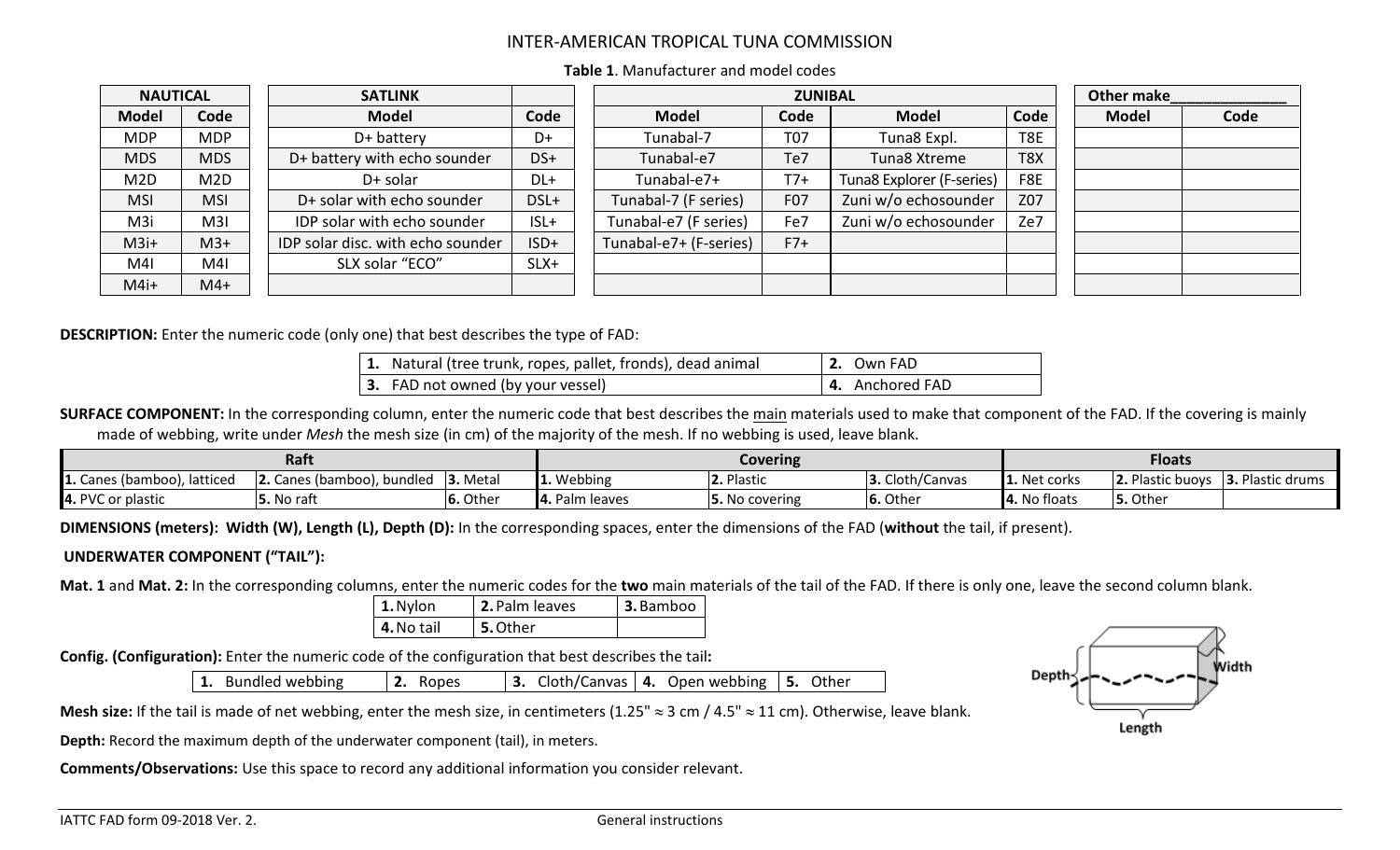## **2. ACTIVITY ON FADs**

This form complements the *Inventory* form and is used to record each activity involving the FADs recorded on that form, including deploying, checking, recovering, and setting on the FAD, or changing its beacon.

#### **Details of the activities**

**FAD ID:** Enter the same code that you entered under **FAD ID** on the *Inventory* to identify the FAD. In the **Code** column, enter the same manufacturer code that you entered on the Inventory, and under Serial No, the beacon's serial number. If you use the alphanumeric IATTC codes, enter the letters in the first column and the sequential number in the second column. If the FAD does not have a beacon, leave blank and include comments in the appropriate column.

If you replace the beacon that is used as the FAD ID, enter in this column the ID of the original beacon that you removed, and in the following column (**Replacement ID**) the one you attached to replace it.

**Replacement ID:** Fill out this column **only if you replace the beacon used as the FAD ID** (Activity 5, **Beacon change**). Enter the ID of the new beacon in this column. For every subsequent activity on this FAD, enter this ID in the first column. For cases not covered by these instructions, describe under *Comments/Observations*.

**Date:** The date of the activity, in DDMMYY (day-month-year) format

**Time:** The local time at which the activity occurred, in 24-hour format (1 pm = 1300).

Act. (Activity): Enter the numeric code that best describes the activity recorded. Record each activity, with its respective code, on a separate line, even if they happen consecutively. For example, if the FAD is recovered at the end of a set, enter '3', with its corresponding information (ID, date, time, position, catch), on one line, and '4' on the following line, with its corresponding information (ID, date, time, position). If you check a FAD and change its beacon, enter each activity ('1' and '5') on a separate line; in that case, the ID would change, but all the other information would be the same.

| . Check: The FAD is checked to see whether it has fish, but no set is made | <b>Deployment:</b> A new or recovered FAD is deployed                                           |
|----------------------------------------------------------------------------|-------------------------------------------------------------------------------------------------|
| <b>3. Set:</b> A set is made on the FAD                                    | <b>Recovery:</b> The FAD is recovered and kept on board                                         |
| ` Beacon change: The beacon used to identify the FAD is changed            | <b>Other:</b> Describe any activity not covered by codes 1-5 under <i>Comments/Observations</i> |

Position: Enter the geographical position of the activity (latitude and longitude), in degrees in minutes, indicating the corresponding hemisphere (N: North, S: South, E: East, W: West).

Tuna catch: If the activity is a set ('3'), enter the catch of yellowfin (YFT), bigeye (BET), and skipjack (SKJ) tuna, in tons. If the catch includes tunas of other species (OTR), enter the quantity and species, if possible, under *Comments/Observations*. If the activity is not a set, leave blank.

**Bycatch:** If sharks (SHK), turtles (TURT), billfishes (BIL), rays (RAY), or other fish (OTR)) are caught in the set, enter the number of individuals (N) or tonnage (t) caught, and on the following line, the number or tonnage released alive. If there is no catch, leave blank.

**Comments/Observations:** Use this space as indicated in the instructions, or to make any notes or observations you consider important.

Complete the information of pages, sequential number and total number, at the end of each page. This will help identified if pages are lost in transmittal.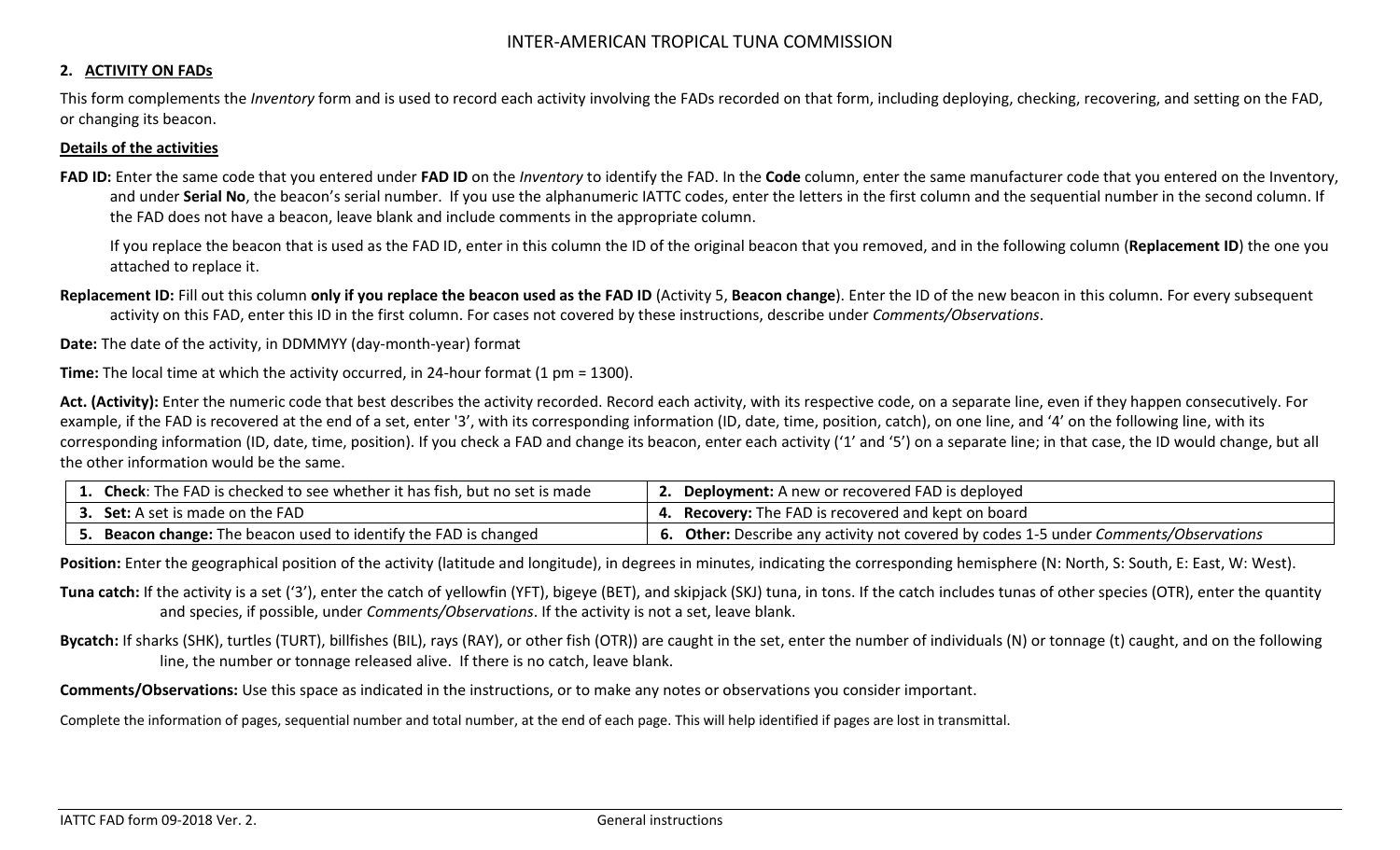**Page intentionally left blank**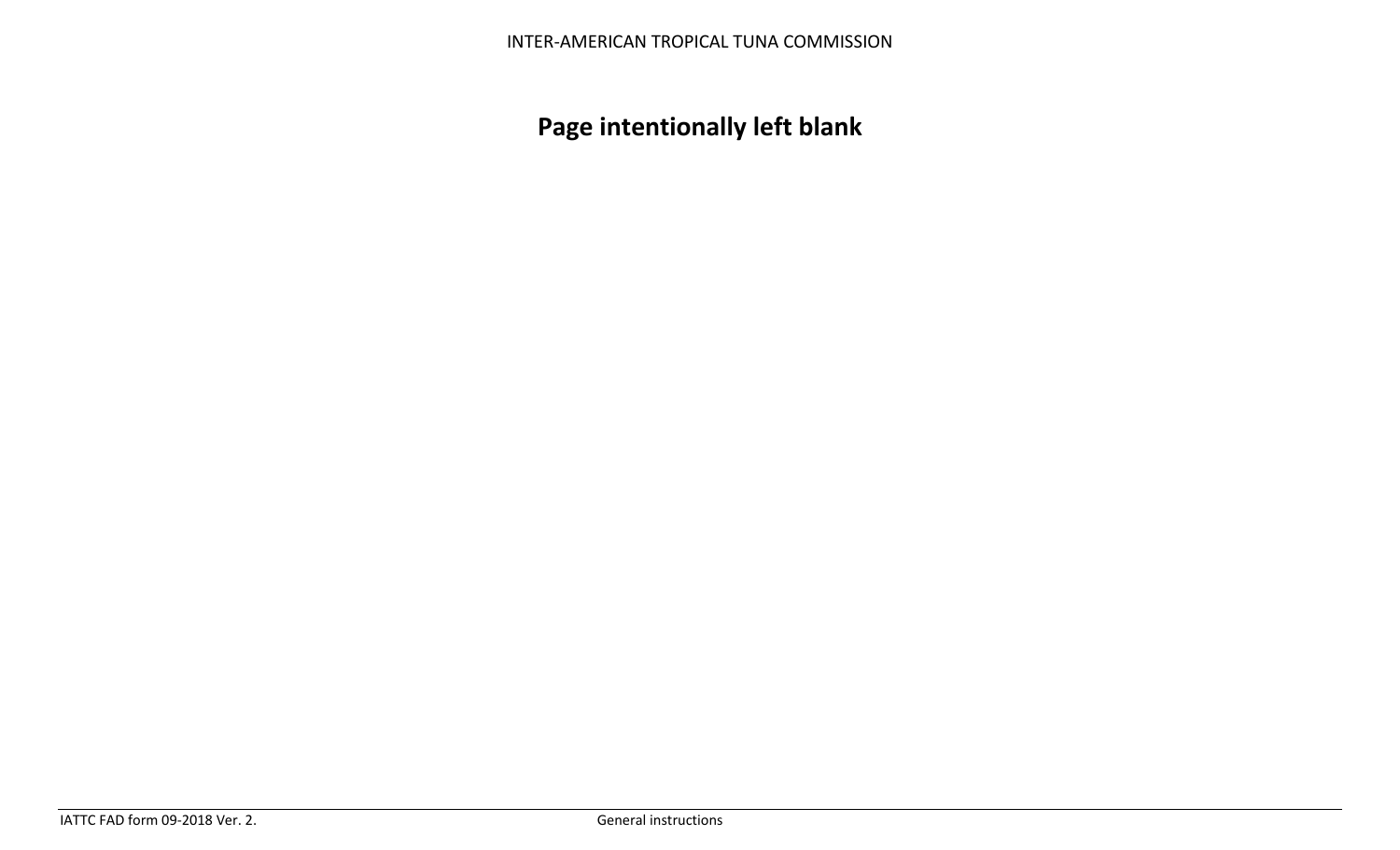### *FAD INVENTORY AND INFORMATION*

| Vessel name                               |                                           |                  |      | <b>IATTC</b> number |                         |               |                                    |                                |        | Trip start date              | DD            |         | MM                                | YY                                                            | 1. Natural                            | 3. FAD Not owned | <b>Description codes</b><br>2. Own FAD<br>4. Anchored FAD                                |                 |  |
|-------------------------------------------|-------------------------------------------|------------------|------|---------------------|-------------------------|---------------|------------------------------------|--------------------------------|--------|------------------------------|---------------|---------|-----------------------------------|---------------------------------------------------------------|---------------------------------------|------------------|------------------------------------------------------------------------------------------|-----------------|--|
| <b>FAD ID</b><br><b>Surface component</b> |                                           |                  |      |                     |                         |               |                                    |                                |        |                              |               |         | Underwater component (tail)       |                                                               |                                       |                  |                                                                                          |                 |  |
| Manufacturer<br>code<br>(Table 1)         | Beacon serial no. or<br><b>IATTC</b> code | Descrip-<br>tion | Raft | Cover-<br>ing       | Mesh<br>(cm)            | <b>Floats</b> | W                                  | Dimensions (m)<br>$\mathbf{L}$ | P.     | Mat. 1                       | Mat. 2        | Config. | (cm)                              | $\Big \,\textsf{Mesh~size}\,\Big \,\textsf{Depth~(m)}\,\Big $ |                                       |                  | <b>Comments / Observations</b>                                                           |                 |  |
|                                           |                                           |                  |      |                     |                         |               |                                    |                                |        |                              |               |         |                                   |                                                               |                                       |                  |                                                                                          |                 |  |
|                                           |                                           |                  |      |                     |                         |               |                                    |                                |        |                              |               |         |                                   |                                                               |                                       |                  |                                                                                          |                 |  |
|                                           |                                           |                  |      |                     |                         |               |                                    |                                |        |                              |               |         |                                   |                                                               |                                       |                  |                                                                                          |                 |  |
|                                           |                                           |                  |      |                     |                         |               |                                    |                                |        |                              |               |         |                                   |                                                               |                                       |                  |                                                                                          |                 |  |
|                                           |                                           |                  |      |                     |                         |               |                                    |                                |        |                              |               |         |                                   |                                                               |                                       |                  |                                                                                          |                 |  |
|                                           |                                           |                  |      |                     |                         |               |                                    |                                |        |                              |               |         |                                   |                                                               |                                       |                  |                                                                                          |                 |  |
|                                           |                                           |                  |      |                     |                         |               |                                    |                                |        |                              |               |         |                                   |                                                               |                                       |                  |                                                                                          |                 |  |
|                                           |                                           |                  |      |                     |                         |               |                                    |                                |        |                              |               |         |                                   |                                                               |                                       |                  |                                                                                          |                 |  |
|                                           |                                           |                  |      |                     |                         |               |                                    |                                |        |                              |               |         |                                   |                                                               |                                       |                  |                                                                                          |                 |  |
|                                           |                                           |                  |      |                     |                         |               |                                    |                                |        |                              |               |         |                                   |                                                               |                                       |                  |                                                                                          |                 |  |
|                                           |                                           |                  |      |                     |                         |               |                                    |                                |        |                              |               |         |                                   |                                                               |                                       |                  |                                                                                          |                 |  |
|                                           |                                           |                  |      |                     |                         |               |                                    |                                |        |                              |               |         |                                   |                                                               |                                       |                  |                                                                                          |                 |  |
|                                           |                                           |                  |      |                     |                         |               |                                    |                                |        |                              |               |         |                                   |                                                               |                                       |                  |                                                                                          |                 |  |
|                                           |                                           |                  |      |                     |                         |               |                                    |                                |        |                              |               |         |                                   |                                                               |                                       |                  |                                                                                          |                 |  |
|                                           |                                           |                  |      |                     |                         |               | <b>SURFACE COMPONENT MATERIALS</b> |                                |        |                              |               |         |                                   |                                                               | <b>UNDERWATER COMPONENT MATERIALS</b> |                  |                                                                                          |                 |  |
|                                           | Raft                                      |                  |      |                     |                         |               | <b>Covering</b>                    |                                |        |                              |               | Floats  |                                   | 1. Nylon                                                      |                                       |                  | <b>CONFIGURATION OF THE TAIL</b><br>2. Palm leaves 3. Bamboo 1. Bundled webbing 2. Ropes |                 |  |
| 1. Canes (bamboo), latticed               | 2. Canes (bamboo), bundled                |                  |      |                     | 3. Metal 1. Webbing     |               | 2. Plastic                         |                                |        | 3. Cloth/Canvas 1. Net corks |               |         | 2. Plastic buoys 3. Plastic drums |                                                               | 4. No tail 5. Other                   |                  | 3. Cloth/Canvas                                                                          | 4. Open webbing |  |
| 4. PVC or plastic                         | 5. No raft                                |                  |      |                     | 6. Other 4. Palm leaves |               | 5. No covering                     | 6. Other                       |        | 4. No floats                 | 5. Other      |         |                                   |                                                               |                                       |                  | 5. Other                                                                                 |                 |  |
| IATTC FAD Form 09-2018 Ver. 2.            |                                           |                  |      |                     | Page_                   |               | 0 <sup>1</sup>                     |                                | _pages |                              | IATTC Ves. No |         |                                   |                                                               |                                       | IATTC Trip. No.  |                                                                                          |                 |  |